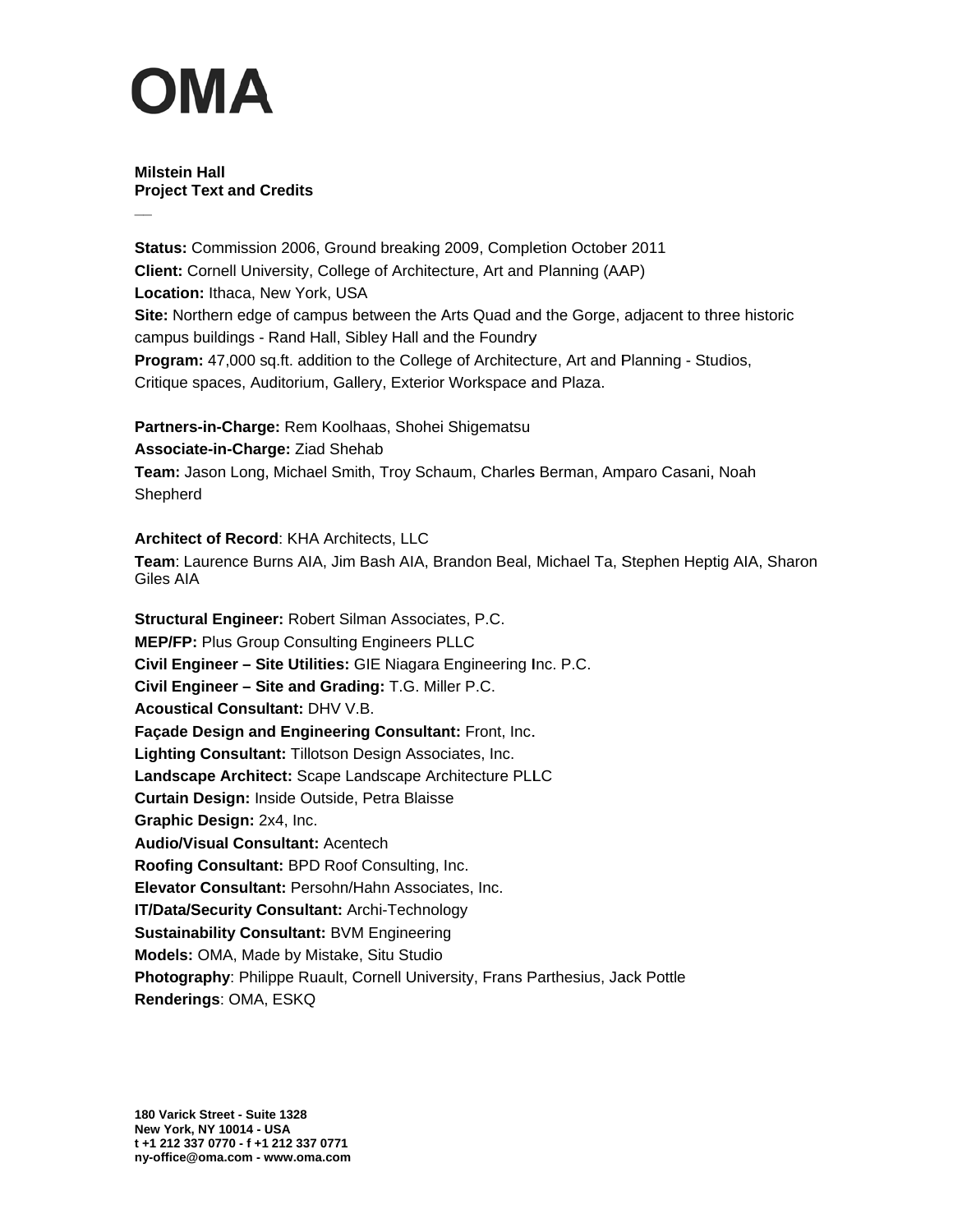### AAP (College of Architecture Art and Planning)

Milstein Hall is the first new building in over 100 years for the renowned College of Architecture, Art and Planning (AAP) at Cornell University in Ithaca, New York. Rather than creating a new freestanding building Milstein Hall is an addition to the AAP buildings creating a unified complex with continuous levels of indoor and outdoor interconnected spaces. Milstein Hall provides 47,000 additional square feet adding much-needed space for studios, gallery space, critique space and the first auditorium solely dedicated to the AAP.

The existing AAP was housed in four separate buildings at the northern edge of the campus, forming the 'back-side' of the Arts Quad—detached from its atmosphere yet disengaged from the Falls Creek Gorge to the north. Despite the proliferation of architectural styles, the four buildings share a single typology-the linear, corridor building-segregating the AAP's activities behind a labyrinth of security codes and dead ends. Milstein Hall offered an opportunity to simultaneously rethink the neglected north side of the Arts Quad and provide a space where the AAP's interdisciplinary potential could finally be exploited.

#### **Milstein Hall**

Milstein Hall connects the second levels of Sibley and Rand Halls with a large horizontal plate. Typically, the box—modern architecture's typology par excellence—stands in isolation. Here, it acts as a connector, linking Rand and Sibley and extending over University Avenue to establish an urban relationship to the Foundry. Released from its iconic solitude, it creates one system of buildings that are so coordinated they form a single complex.

Within the box, the building provides a typology entirely absent from the campus: a vast horizontal expanse that provides 25,000 sf. of studio space and flexibility over time. Enclosed by floor-toceiling glass and a green roof with 41 skylights, this "upper plate" cantilevers almost 50 feet over University Avenue to establish a relationship with the Foundry, a third existing AAP facility. The cantilever is supported by five exposed hybrid trusses designed to balance structural efficiency and maintain open circulation within the large open plan.

Lifted, the building leaves the figure-ground of the AAP campus intact. Rather than occupying the north side of campus, further obstructing the relationship to the gorge, the building facilitates an open public center for the AAP.

Beneath the lifted box, a half-submerged "lower plate" contains a cluster of public programs-a 253- seat auditorium, gallery space and a 5,000 sf. circular critique spaces—that serve the entire AAP. The roof of the lower plate rises to form a dome, a single manipulation that simultaneously supports the raked auditorium seating, becomes the stairs leading up to the studio plate above, and is the artificial ground for an array of custom fabricated exterior seating pods. The materiality of the lower level, constructed of exposed cast-in-place concrete, adds a contrast to the upper plate's glass and steel character. However both spaces create frameworks of raw spaces to serve as a pedagogical platform for the AAP to generate new interaction driven by the students' and faculty's ambitions and explorations.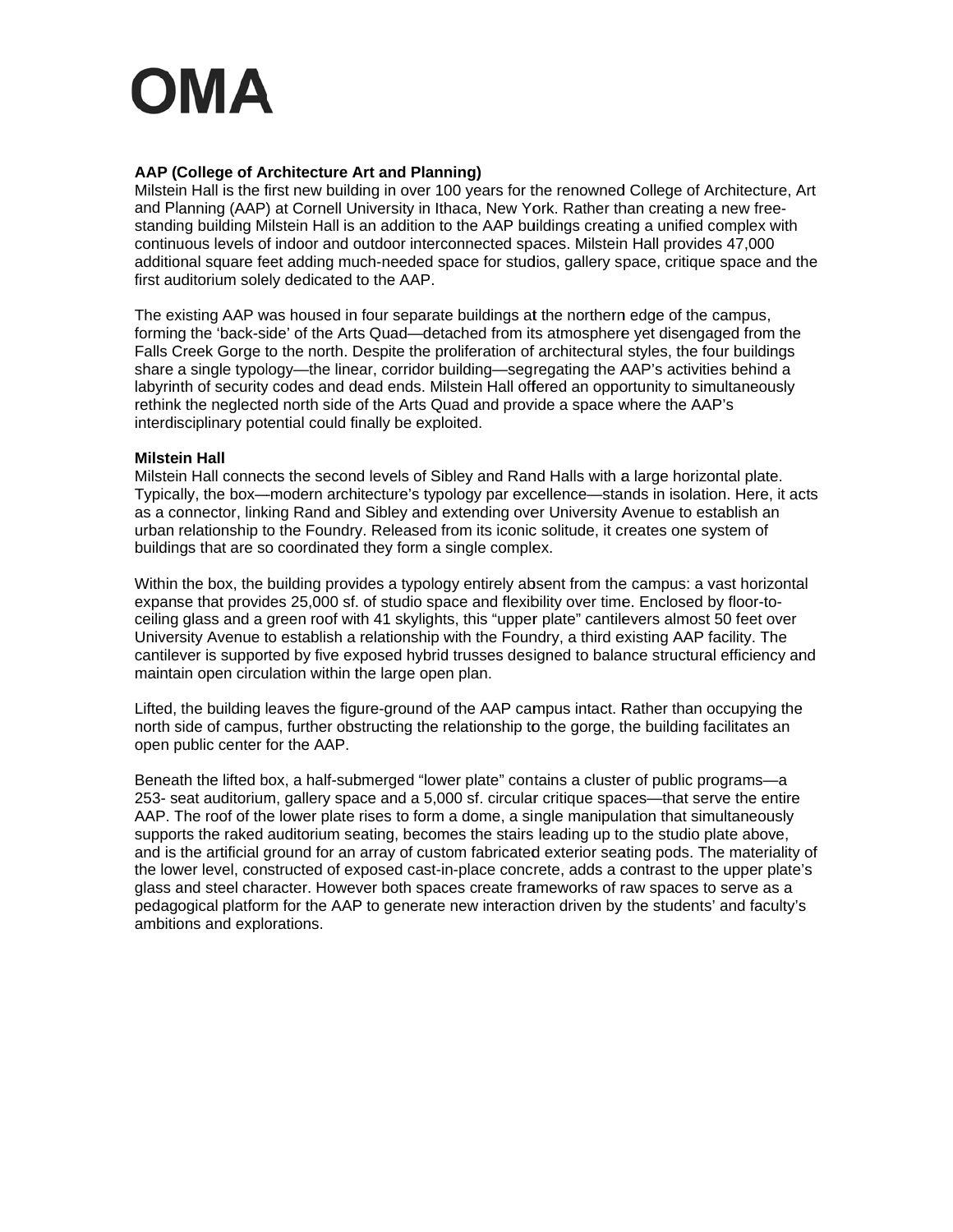### **Milstein Hall Facts and Figures**

- Milstein Hall is the new two-story, 47,000 sq. foot (4,400 sq. meters) building for Cornell University's  $\bullet$ College of Architecture, Art, and Planning in Ithaca, New York.
- Milstein Hall includes 25,000 sq. feet (2,300 sq. m) of flexible studio space which will be home to approximately 16 architectural (200 students) studios each semester.
- Milstein Hall features a 253-seat auditorium, which also includes special seating for use by Cornell  $\bullet$ University trustees, and will be the central events location for the college.
- Milstein Hall was designed and has been constructed with the goal of achieving a LEED certification. The LEED construction application is close to being finalized with the building tracking well into Silver certification.
- Milstein Hall's green roof is planted in sedum, and has 41 skylights to bring natural lighting into the studios.
- Milstein Hall uses Cornell University's lake-source cooling system via chilled beams to provide air conditioning. Radiant floor tubing provides heating for the building.
- Nearly 1,200 tons of steel are used to frame Milstein Hall and support its two cantilevers. One of the  $\bullet$ cantilevers spans 48 feet (14.6 meters) for 150 feet (45.7 meters) over University Avenue.
- Milstein Hall's dome has nearly 5,200 sq. feet (480 sq. meters) of surface area and weighs approximately  $\bullet$ 900,000 pounds (408,000 kilograms). It was cast in a single, nearly 12-hour concrete pour.
- Milstein Hall was designed by the New York City office of the Rotterdam-based OMA, led by partners-in- $\bullet$ charge Shohei Shigematsu and Rem Koolhaas and associate-in-charge Ziad Shehab.
- KHA Architects LLC of Houston, Texas is the Architect of Record.
- Construction for Milstein Hall began in July 2009.
- Construction management for Milstein Hall has been handled by Welliver, of Montour Falls, New York.
- Planning for Milstein Hall began in 1999 when a financial gift was made by the Milstein family.
- The design and planning phases were lengthened when previous designs by two other architects were  $\bullet$ abandoned. Despite the U.S. economic crisis Cornell University and AAP embarked on the construction of this significant project at a time when many other capital works across the U.S. had been put on hold.